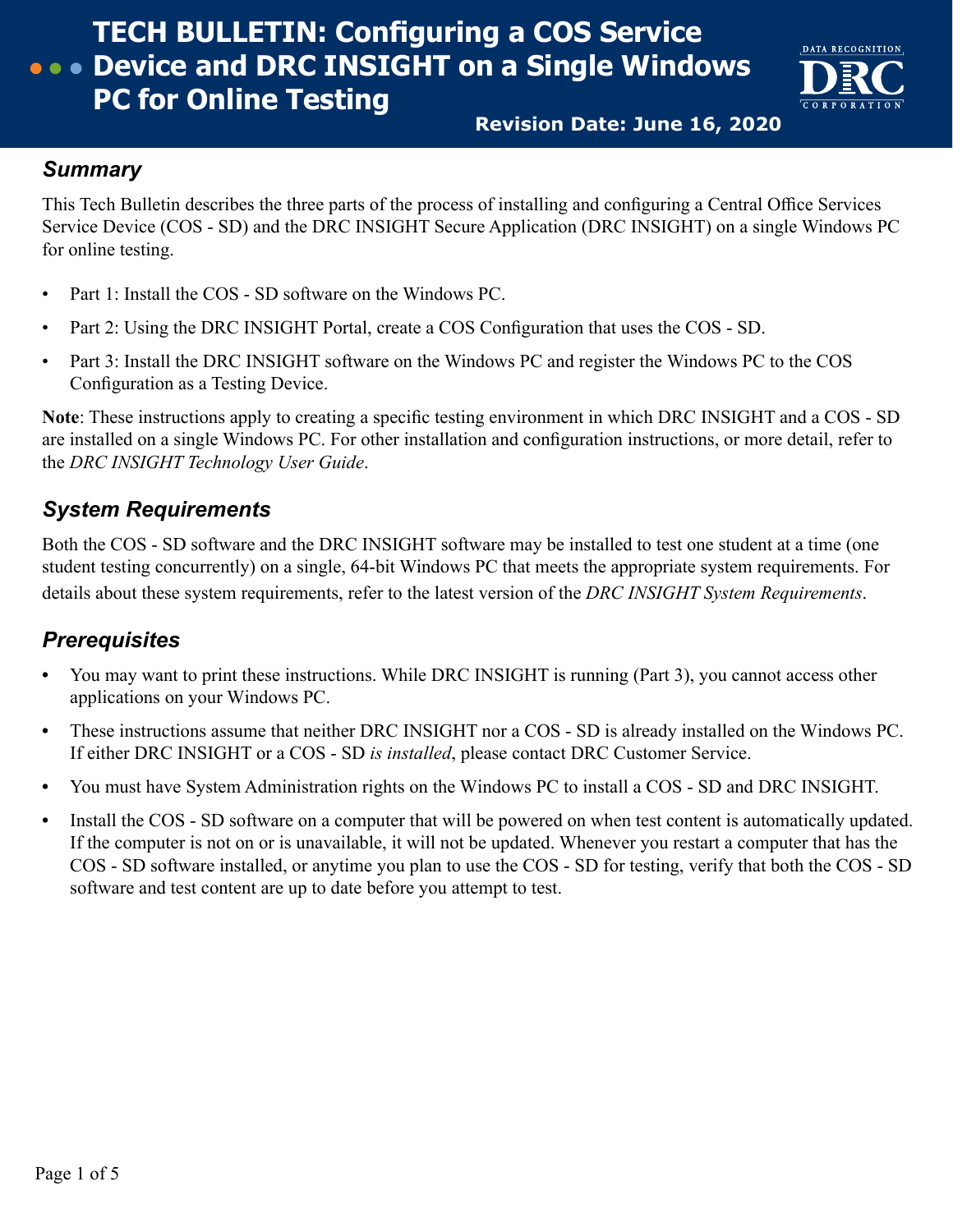

**Revision Date: June 16, 2020**

### *Part 1: Install the COS - SD Software on the Windows PC*

DRC provides an easy-to-use wizard to install the COS - SD software.

- **1.** To launch the wizard and start the installation, log on to the DRC INSIGHT Portal using the Windows PC and a Chrome or Firefox browser, navigate to **MY APPLICATIONS**–**General Information**–**Downloads**, and click on the **Central Office Services (COS) Installer - 64-bit** download icon ) for Windows. If you cannot ( access this link, contact DRC Customer Service.
- **2.** After you download the installation program, double-click on **coinstaller.exe** to launch the wizard and start the installation. When the Setup - Central Office window displays, click **Next** to continue.
- **3.** The Installation Folder window displays. You must indicate where to install the COS SD and where to store downloaded content. The default location for the COS - SD software is **C:\Program Files\CentralOffice** and the default location for the COS - SD to store downloaded content is **C:\Program Files\CentralOffice\ content\_fs**.

Click **Next** to select the default locations, or **Browse...** to select different locations. DRC recommends using the default locations.

- **4.** The Proxy Host window displays. This window allows you to specify a separate proxy host (server) for the COS - SD. If you need to use a proxy host (server), refer to *Volume II: Central Office Services (COS)* of the *DRC INSIGHT Technology User Guide*. Otherwise, leave the field blank and click **Next**.
- **5.** The Ready to Install window displays. The window indicates the amount of disk space the installation will require. Ensure there is a sufficient amount of disk space to continue with the installation. Click **Install** to continue (or **Cancel** to exit the installation).
- **6.** The Installing Central Office window displays, indicating the progress of the installation.

**Note:** The installation process can take 5–10 minutes.

- **7.** The Configure Service Ports window appears. On this window you specify the port to use for Content Hosting (labeled the Base port). Usually, you can use the default base port value of 55222. After you select the base port, click **Test** to verify that the base port and other ports that the COS - SD software needs are available on the device (for more information regarding port availability, see ["Selecting Ports" on page 5](#page-4-0)).
	- If the Installer dialog that displays indicates that one or more ports are unavailable, select a different base port and repeat this step until all ports are available.
	- If the Installer dialog indicates that all ports are available, click **OK** and **Next**.
- **8.** The Completing the COS Service Device Wizard window appears. **Highlight, copy, and save the URL that displays**—you can use it to resume the process at this point (if necessary) without re‑installing the COS - SD.
- **9.** Click **Finish** in the Completing the COS Service Device Wizard window. In Part 2 of the process you create a COS Configuration that uses your COS - SD.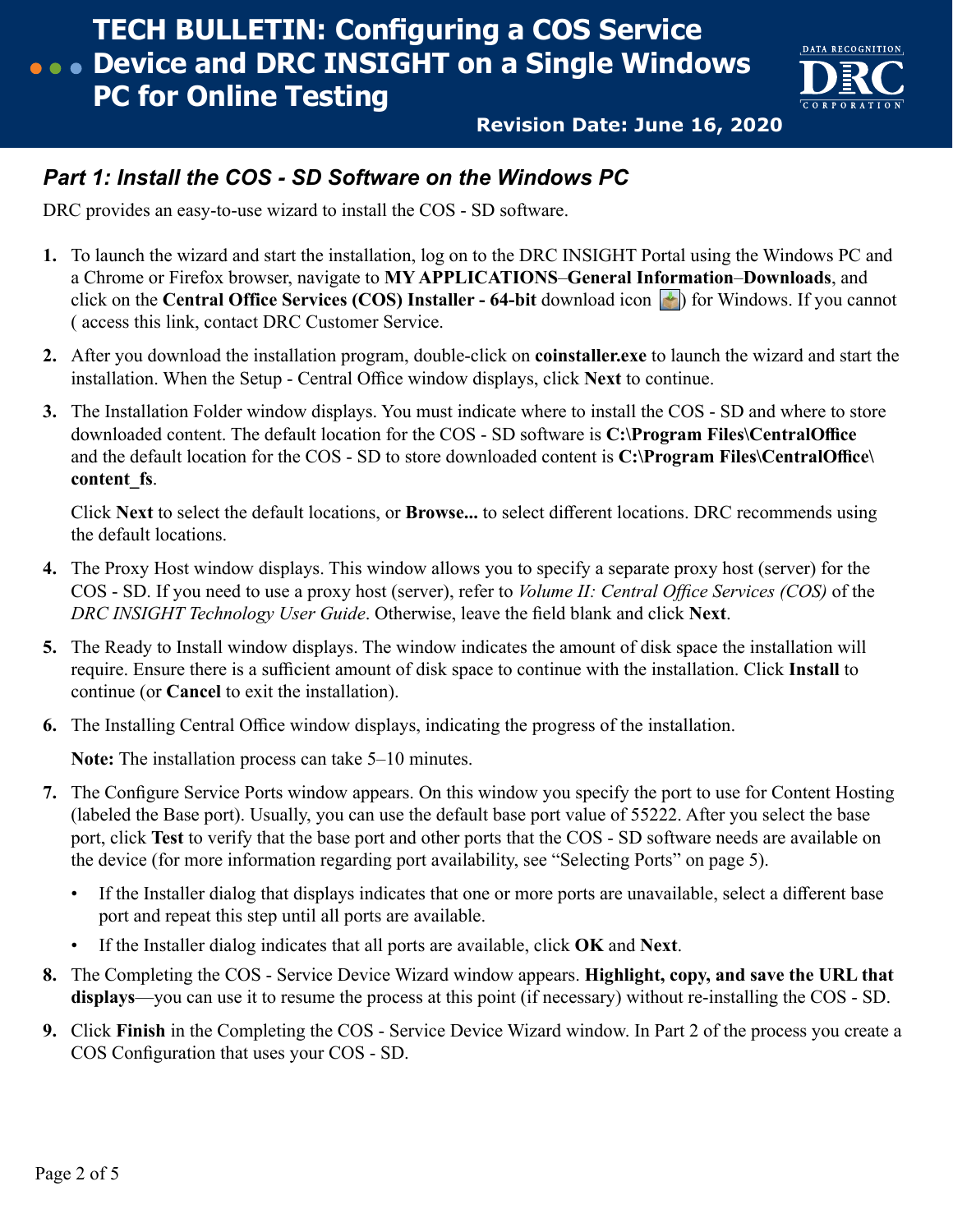

**Revision Date: June 16, 2020**

### *Part 2: Create a COS Configuration for the Windows PC*

DRC provides the Configure Central Office Services page to create the COS Configuration. Log on to the DRC INSIGHT Portal and the Configure Central Office Services page should display. If it does not display, paste the URL that you copied in Step 8 from Part 1 and press **Enter**.

**Note**: If this is the first time you've logged in to the DRC INSIGHT Portal, the End User License Agreement for DRC Software window displays. Read the agreement, check the **I Agree** checkbox, and click **Accept** to continue.

- **1.** On the Configure Central Office Service page, enter the name for the COS SD into the Service Device Name field.
- **2.** Enter the name of the COS Configuration you are creating in the Configuration Name field.
	- **•** To enable automatic software updates of DRC INSIGHT, check the **Enable Auto Updates for testing devices** checkbox. DRC recommends using this option.

If you select Enable Auto Updates for testing devices, the DRC INSIGHT software will update automatically if there are future software updates.

If you do not select Enable Auto Updates for testing devices, DRC notifies you whenever an update to the DRC INSIGHT software is available and you must update the software manually.

• To use a proxy host, check the **Use Proxy Host** checkbox and enter your proxy path in the Proxy Path field.

If you need to use a proxy host or for more information, refer to *Volume II: Central Office Services (COS)* of the *DRC INSIGHT Technology User Guide*.

- **3.** Select a testing program from the Testing Program filter. Then click **Select a Site** and start typing a district name, school name, or site code in the Site filter. Click **Select** when you locate the district or school name to which you want to register the configuration and its associated COS - SDs and Testing Device. You can select any site for which you have access as defined by the Central Office Services permission. Then click **Add Site** to add your testing program location.
- **4.** To enable Content Management, check the **Enable Content Management** checkbox.
	- Check the **Admin** checkbox (this is the default setting) as well as the checkbox for the correct testing administration.
	- Indicate whether you need TTS/HVA (audio) and/or VSL (video) test content by checking the appropriate checkboxes.
- **5.** Check the **Enable Content Hosting** checkbox to activate Content Hosting.

**Note**: Content Management must be enabled in order to activate Content Hosting.

- **6.** Click **Complete**. When the Confirm Configuration dialog box displays, review your COS Configuration. If it is correct, click **Save**. If you need to make changes, click **Edit Configuration**.
- **7.** The configuration that you just created displays in the COS Dashboard. **Copy and save the Org Unit ID that displays next to the configuration name**. You will use this Org Unit ID to register your Windows PC as a Testing Device in Part 3.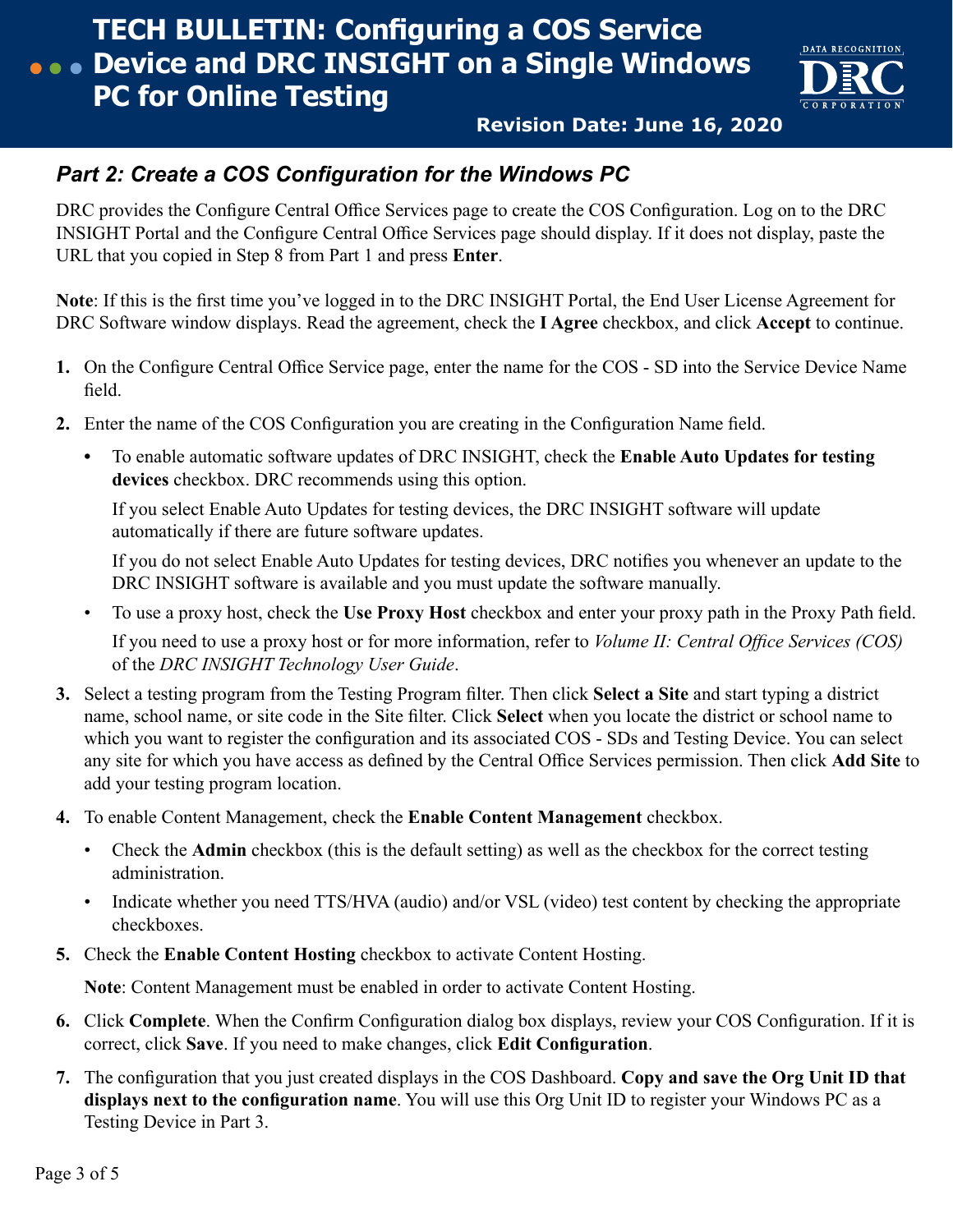

**Revision Date: June 16, 2020**

### **Part 3: Install DRC INSIGHT on the Windows PC and Register the Windows PC to the** *COS Configuration*

DRC provides an easy-to-use wizard to install the DRC INSIGHT software.

- **1.** To launch the wizard and start the installation, log on to the DRC INSIGHT Portal, select **MY APPLICATIONS-General Information**–**Downloads**, and click on the DRC INSIGHT Windows Installer **Download** icon  $(| \cdot |)$ .
- 2. After you have downloaded the installation program, click on the **drc** insight setup 11.x.x-xx.msi icon to start an installation.

**Note**: The actual .msi file name will include a version number.

- **3.** The Welcome screen displays the DRC INSIGHT Online Learning System Setup Wizard. Click **Next** to continue.
- **4.** The License Agreement window displays. To continue the installation, read the agreement and select the option **I accept the terms in the License Agreement**. (If you do not accept the agreement, the installation ends.) Click **Next** to continue when the Next button is active.
- **5.** The Configure Shortcuts window appears. Click **Next** to continue.
- **6.** The Ready to Install window appears. Click **Install** to start the installation.
- **7.** When the installation nears completion, the DRC INSIGHT Online Learning System Setup Wizard window appears. Click **Finish** to proceed with registering the device.
- **8.** The Configuration Not Found page appears. Click **Assign Device to ORG Unit**.
- **9.** To register the device, you need to use the COS SD ORG Unit ID that you recorded or copied at the end of Part 2. When the Device Registration page appears, enter the device's ORG Unit ID (or paste it from the clipboard if you copied it), and click **Add**.
- **10.** When you have added the ORG Unit ID, click **Register**. When the Windows PC is successfully registered with COS as a Testing Device, the System Readiness Check is launched and the System Information page appears (for information about using the System Readiness Check on the Testing Device, see ["Using the System](#page-4-1) [Readiness Check" on page 5.](#page-4-1))
- **11.** When you exit the System Readiness Check, the DRC INSIGHT landing page for your state displays.